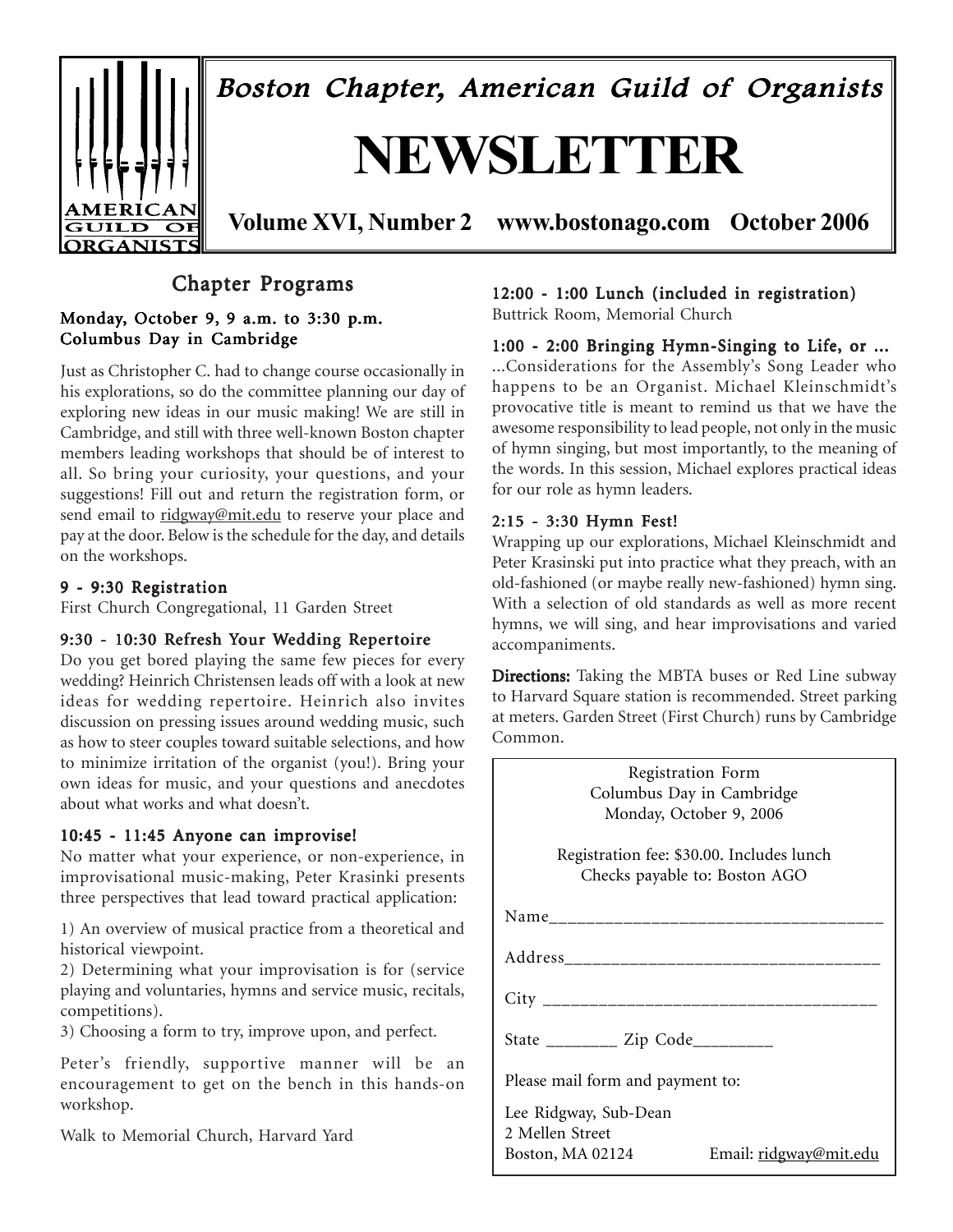# Dean's Message

Just in case some of you forgot or never knew:

The purpose of the AGO is to promote the organ in its historic and evolving roles, to encourage excellence in the performance of organ and choral music, and to provide a forum for mutual support, inspiration, education, and certification of Guild members.

In the last few years, the Boston Chapter has done a fair amount of *ìencouraging excellence in the performance of organ and choral music*", notably in our 2005 Centennial Celebration with excellent guests such as the Westminster Abbey Choir, Maîtres Olivier Latry, Jon Gillock, Bruce Neswick, and in 2006 the ever courageous Michel Bouvard performing in a blizzard.

This month, we turn our attention *to "providing a forum for mutual support*, *inspiration, educationî* as we host a mini-convention on Columbus Day around the Cambridge Common. This is a format that has been successful in the past, and we're excited to revisit it and use some our internal resources in the chapter. Several chapter members have mentioned the desire for some more hands-on programs directly relevant to the everyday work of an organist - rather than simply showing up to ooh, ah, and applaud a visiting virtuoso. Hopefully, the programs planned for October 9 will provide some ideas that can be immediately applied to some aspect of your day-to-day activities.

The ever inspirational Michael Kleinschmidt will lead a session on "Bringing" Hymn-Singing to Life", and the award-winning Peter Krasinski will provide the support and education in leading us to accept his maxim "Anyone can improvise!"

Yours truly will throw in my two cents by fueling a fiery debate on wedding repertoire and related issues. You are highly encouraged to add more fuel by bringing your own brilliant ideas to the roundtable. A huge advantage to this event is that we'll have a church full of experts on the subject at hand. So don't be bashful.

We'll end the festivities with a rousing hymn festival in Memorial Church.

*(Continued on page 3)*

# **Executive Committee Meetings**

Monday evenings 7-9 pm, King's Chapel Parish House, 64 Beacon St. 5th floor, Boston. Charles or Park St. MBTA

November 13 January 8 March 12 June 4

Executive committee meetings are open to all Chapter members.

Newsletter of the Boston Chapter, American Guild of Organists Published 10 times a year, September-June. Distributed to members & associates of the Boston Chapter, AGO.

Mailed at standard mail rates from Boston MA. Boston Chapter/AGO c/o Timothy Hughes, Membership 247 Washington St #24, Winchester MA 01890. Copyright © 2006, Boston Chapter, American Guild of Organists

## *Boston Chapter, AGO Officers 2006-2007*

| Heinrich Christensen<br>Dean<br>heinrich_christensen@yahoo.com 617-983-1990                   |
|-----------------------------------------------------------------------------------------------|
| SubDean<br>Lee Ridgway<br>ridgway@mit.edu<br>617-436-1193                                     |
| Carl Klein<br>Treasurer<br>781-274-8406<br>$\text{cdnk}\textcircled{a}$ juno.com              |
| <b>Assistant Treasurer</b><br>Nancy Granert<br>617-479-0682<br>nancy granert@harvard.edu      |
| <b>Broadcasts</b><br>Martin Steinmetz<br>781-235-9472<br>cmsteinmetz@verizon.net              |
| Chaplain<br>Rev. Earl K. Holt III<br>ekholt@kings-chapel.org<br>617-227-2155                  |
| David Baker<br>Competitions<br>617-266-0746<br>$d$ gb137@mac.com                              |
| Examinations<br>Glenn Goda<br>glenngoda1545@aol.com<br>617-442-7079                           |
| Library<br>Joseph Dyer<br>617-527-6403<br>joseph.dyer@umb.edu                                 |
| Membership Secretary<br>Timothy Hughes<br>781-369-1905<br>thughes $56@$ comcast.net           |
| Membership Committee<br>Fredrick Guzasky<br>781-420-6880<br>fredboston@msn.com                |
| Newsletter<br>Jim Swist<br>781-643-9733<br>swist@comcast.net                                  |
| Organ Advisory<br>Richard Hill<br>smhill42ne@earthlink.net<br>508-238-6081                    |
| Placement<br>Rose Mary Gabler<br>781-862-6322<br>rmgabler@aol.com                             |
| Professional Development<br>Charlene Higbe<br>617-497-0610<br>$\text{cthigbe}(a)$ aol.com     |
| Recording Secretary<br>Leonardo Ciampa<br>leonardociampa@hotmail.com_781-853-6773             |
| Registrar<br>Jane Flummerfelt<br>jflummerfelt@netscape.net<br>781-734-0327                    |
| <b>SPAC</b><br>Martin Steinmetz<br>781-235-9472<br>emsteinmetz@verizon.net                    |
| <b>Substitutes</b><br>David Owens<br>508-429-1725<br>andreapressmusic@aol.com                 |
| YOI<br>John Dunn<br>617-868-8658<br>idunnatbacs@hotmail.com                                   |
| Glenn Goda<br>glenngoda1545@aol.com<br>617-442-7079                                           |
| Auditors<br>Daryl Bichel<br>617-312-8328<br>darylbichel@aol.com                               |
| Joshua Lawton<br>617-926-1042<br>itlawton@mac.com                                             |
| Region I Councillor<br>James Barry<br>860-527-7231 x112<br>$cc$ c $\frac{1}{b}$ (a) ao 1. com |
| District Convener<br>Grant Moss<br>413-585-3181<br>gmoss@smith.edu                            |
| Webmaster<br>Mark Nelson<br>978-283-1909<br>marknelson@cbfisk.com                             |

#### *Executive Committee*

*Todd Beckham, Janet Hunt, Patrick Kabanda, Lois Regestein, Jonathan Ambrosino, Brian Jones, Joan Reddy, Sally Slade Warner, Stephanie Budwey, Cheryl Duerr, Douglas Major, Andrew Shenton*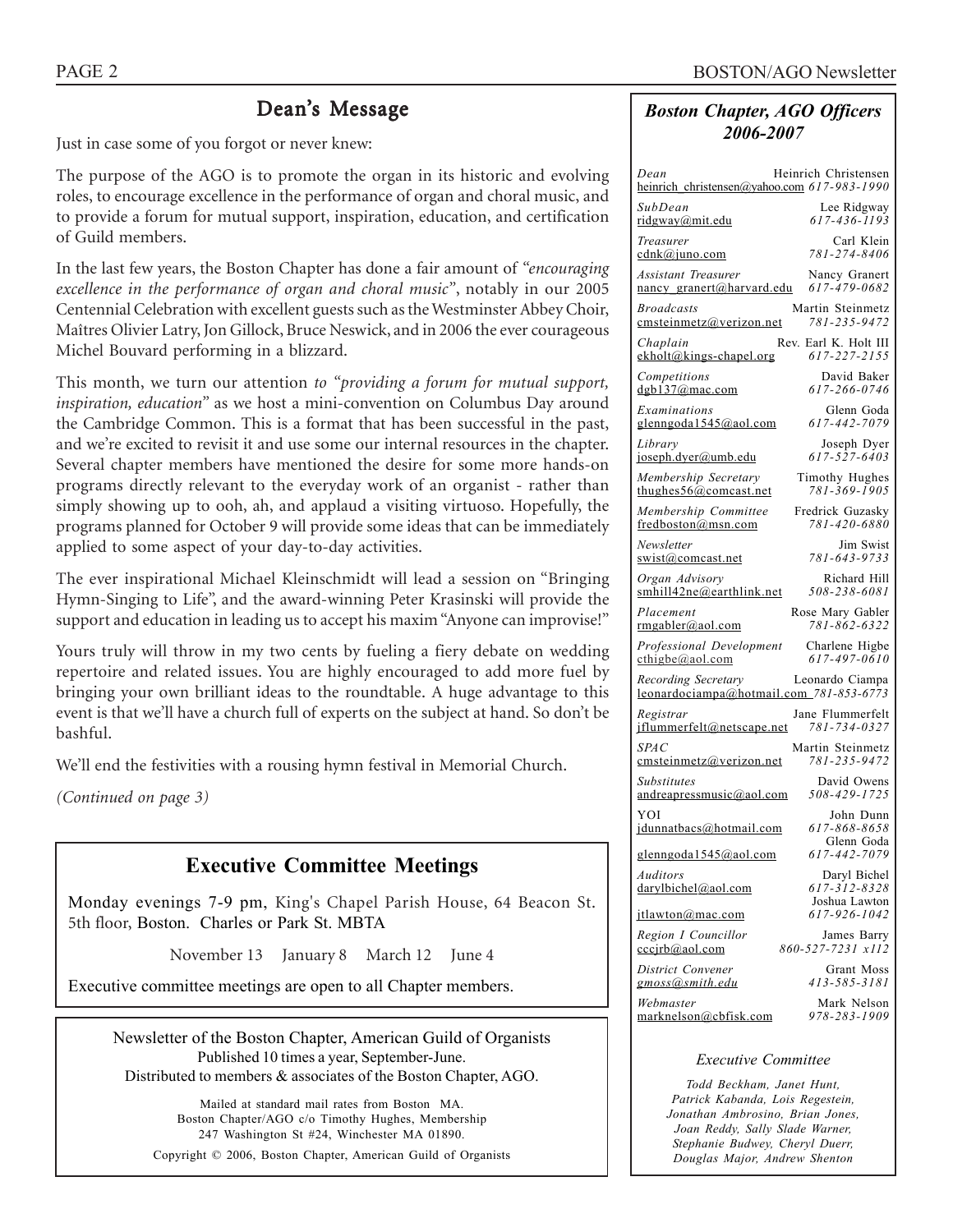## Dean's Message (continued)

Don't forget to sign up for the day by e-mailing the valiant sub-dean Lee Ridgway at ridgway@mit.edu - he will even get your lunch. All of this for a mere pittance of \$30.

As we embark on a new season of making music in many contexts, this is a great way to break up our daily routine and get some new ideas for some of the basic elements of our work.

See you on Columbus Day,

 *-- Heinrich*

# Organ Library News  **A Milestone Reached**

Over the summer work was completed on the Webcatalog, a database containing virtually all of the music holdings of the Organ Library of the Boston Chapter. Over the next few months, the Instructional Technology Department of Boston University will convert this database into a series of search pages that will allow anyone with access to a computer to search the contents of the Library. It will be possible, for example to search according to composer, arranger, title, presence of a specific hymntune, etc. The database, created by volunteers Anita Nagem, Wendy Covell, and Joseph Dyer, with assistance from Barbara Swist, includes the contents of all multi-composer collections—a total of over 16,000 works that would be difficult to find without this massive index.

The Organ Library constantly solicits donations of organ music, recordings, and books about the organ and its music. (See the Libraryís classified advertisement in *The American Organist*.) Before Chapter member Elaine Baum moved to the West Coast, she donated her library of organ music and a fine selection of organ recordings. Hundreds of items have also been recently added to the Catherine Crozier archive, and we hope soon to have the complete organ works of Nancy Plummer Faxon.

Wanted: An older VHS player with just two outputs ending in RCA jacks: needed to be combined with a television already owned by the Library.

# Hoose Recording

Chapter member Alfred Hoose's *Excursions* for solo viola and orchestra (1993), with Karen Dreyfus as viola soloist and the Silesian Philharmonic Orchestra under Jerzy Swoboda, is included on a newly released CD *American Journeys,* #2124 on the MMC label.

# Young Organists Auditions and Pedals, Pipes and Pizza

BAGO's own Young Organists Initiative announces the Fall Pedals, Pipes and Pizza on Saturday, October 28, 2006.

We begin at 10:00 AM at First Congregational Church, 11 Garden Street, Cambridge. Then we will proceed to Christ Church at Zero Garden Street where we will also have lunch and hold auditions for the YOI Scholarships. Please bring organ shoes and music to play on each of the organs and to audition for scholarships on organ or piano.

The applicants for scholarships may only be first-time applicants (however, anyone may join the organ crawl). Application information appears in the box below. Young people ages 12 to 18 or grades 6 through 12 are eligible. Keyboard skills are required but no previous organ study is necessary.

The scholarships include free lessons, a gift certificate to a music store and an 18 month membership in the Guild. All young people are invited to attend with parents and/or their teachers. The event is free.

Call or e-mail John Dunn (617-868-8658 x319 or jdunnatbacs@hotmail.com) for reservation.

# The American Guild Of Organists - Boston Chapter Young Organists Initiative Scholarship Application

Please provide a letter or e-mail to John Dunn with the following the following information:

Student's Name, Parent (or legal guardian), Address, Telephone, E-mail, Student's Date of Birth, Grade in school.

Years of study in Organ, Piano, other instruments. Primary Music/Instrument Teacher's Name and Telephone..

Audition Instrument (ORGAN or PIANO), and works to be performed (please include both composers and titles).

Why do you want to study the organ?

How did you hear about the scholarship auditions?

Have you attended any of the "Y.O.I.'s" activities in the past? If so, please elaborate.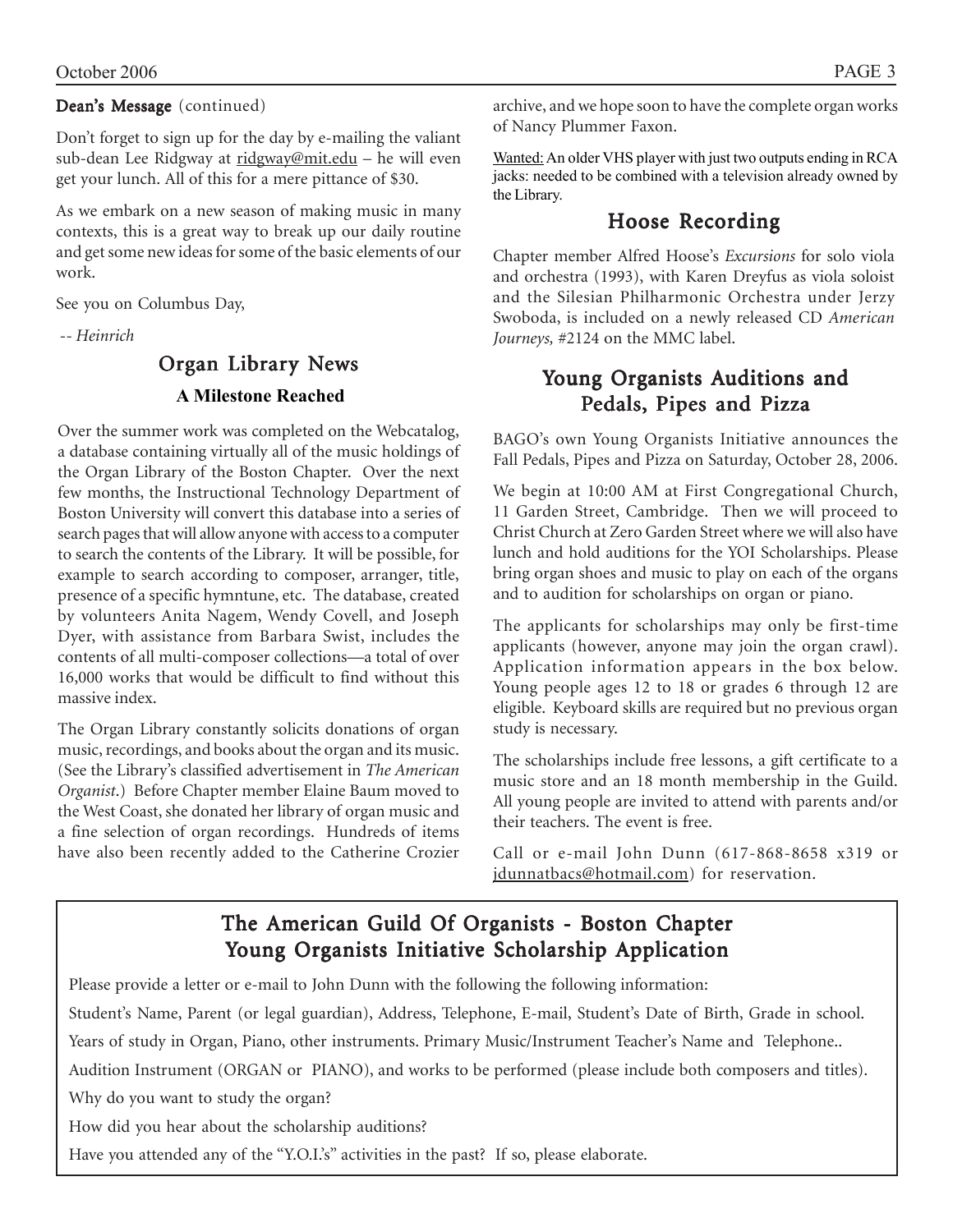# **BOSTON/AGO CONCERT CALENDAR**

#### Sunday, October 1 3:30 pm

Marianne Hirsti, soprano; Duo Maresienne - Dowland, Coperario, Lanier, Johnson. Somerville Museum, Central St & Westwood Rd, Somerville MA. 617-666-9810 \$17/12

#### 5:00 pm

Christ Church Evensong Choir (Forster, *dir/org*): Choral Evensong: Widor, Howells, Byrd, Phillips, Callahan, Bairstow. Christ Church, Zero Garden St, Cambridge. 617-876-0200 Donation 因

#### 9:00 pm

Parish Choir (M Nelson, *dir*): Compline. St John's Church, 48 Middle St, Gloucester MA. 978-283-1708 Free 因

#### Tuesday, October 3 12:15 pm

Richard Benefield, organ: Pinkham *The Garden of the Muses* Boston première. King's Chapel, 58 Tremont St, Boston. 617-227-2155 Don \$3 因

#### Friday, October 6 12:15 pm

Jared Johnson, organ. Trinity Church, Copley Sq, Boston. 617-536-0944 x389 Don \$5 因

### Sunday, October 8 3:00 pm

Richard Hill, organ: Buck, Silas, Rheinberger, Vierne, Dethier, Dunham. St Anthony's Church, 1359 Acushnet Ave, New Bedford MA. 508-238-6081 Donation

#### Monday, October 9 9:00 am

Columbus Day in Cambridge. *See page 1 for details.*

#### Tuesday, October 10 12:15 pm

Paula Downes, soprano; David Trippett, harpsichord; Arielle Hansen, flute; Elizabeth Main, cello: Campra, Handel, Andrew Downes. King's Chapel, 58 Tremont St, Boston. 617-227-2155 Don \$3 固

# Friday, October 13

12:15 pm Richard Webster, organ. Trinity Church, Copley Sq, Boston. 617-536-0944 x389 Don \$5 囚

# Saturday, October 14

9:30 am Early Music Metro West Singers' Workshop: Venetian Choral Music with Richard Bunbury. Trinity Episcopal Church, 81 Elm St, Concord MA. 978-264-0584 \$16 registration

#### 2:00 pm

CB Fisk Open Shop for organ for Lexington PA Presbyterian Church. 21 Kondelin Rd, Gloucester MA. 978-282-1909

### Sunday, October 15 3:00 pm

James David Christie, organ: Buxtehude. St Joseph Memorial Chapel, College of the Holy Cross, Worcester MA. 508-793-3528 Free 因

#### 3:00 pm

SE Mass AGO Member Recital: Bach, Kittel, Franck, Behnke, Joplin. St Casimir's Church, Ames St & Sawtell Ave, Brockton MA. 508-238-6081 因 Don: Lithuanian Children's Relief.

#### 4:00 pm

Susan DeSelms, organ & Bala Brass: Bach, Reger, Gigout, Messiaen, Bruce Edward Miller, Michael Weinstein, Robert J Bradshaw. United Parish in Brookline, 210 Harvard St, Brookline MA. 617-566-2594 \$25 door/\$20 adv  $-$ \$5 sts & srs.  $\boxed{6}$ 

#### 5:00 pm

King's Chapel Choir & Soloists, The Felsted Project Orchestra (Christensen, *dir*): "The Concert of 1789" Handel, Selby, Felsted. King's Chapel, 58 Tremont St, Boston. 617-227-2155 Don \$12/8 | A

# Tuesday, October 17

12:15 pm Emil Altschuler, violin; Josiah Altschuler, cello Issa Stemler, piano:

Beethoven, Vivaldi, Paganini, others. King's Chapel, 58 Tremont St, Boston. 617-227-2155 Don \$3 因

#### Thursday, October 19 7:30 pm

Philip Scriven, organ. Carillon played 1/2 hr before concert. St Stephen's Church, 16 Highland Ave, Cohasset MA. 781-383-1083 Donation h

#### Friday, October 20 12:15 pm

Brian Jones, organ. Trinity Church, Copley Sq, Boston. 617-536-0944 x389 Don \$5 h

#### 8:00 pm

Philip Scriven, organ: Fall Scholarship Fund Organ Recital: Bach, Schumann, Locklair, Mozart, Gardonyl, Farrington. Methuen Memorial Music Hall, 192 Broadway, Methuen MA. 978-685-0693 \$10/5 | 4

#### 8:00 pm

Schola Cantorum (Jodry, *dir*): Schütz *Cantiones Sacrae*, Schein, Buxtehude, ancestors of JS Bach. St Peter's Church, 320 Boston Post Rd, Weston MA. 401-274-5073 \$20/15/8

### Saturday, October 21 7:30 pm

Cantores Minores

(Norjanen, *cond*; Malmgren, *org*); Art exhibit by Gail Eckberg, painter. St Andrew's Episcopal Church, 79 Denton Rd, Wellesley MA. 781-235-7310 \$20/10 srs/5 sts Subscription to 6 concerts \$200/60

#### 8:00 pm

Schola Cantorum (Jodry, *dir*): Schütz Cantiones Sacrae, Schein, Buxtehude, ancrestors of JS Bach. St Paulís Church, Pawtucket RI. 401-274-5073 \$20/15/8

#### Sunday, October 22 3:00 pm

Schola Cantorum (Jodry, *dir*): Schütz Cantiones Sacrae, Schein, Buxtehude, ancestors of JS Bach. Lindsey Chapel, Emmanuel Church, 15 Newbury St, Boston. 401-274-5073 \$20/15/8

#### 3:30 pm

Richard Hill, organ: Lully, Rinck, Shaw, Ashford, Nevin, Joplin. Dighton Baptist Church, Main St, Dighton MA. 508-238-6081 Donation

#### 4:00 pm

Magnificat (M Engelhardt, *dir*): Evensong for All Saints: Ayleward, Stanford, Victoria. St John's Church, 370 Bay St, Taunton MA. 978-744-2796

#### 7:00 pm

Susan Alexander-Max, clavichord: Bach, Zipoli, Schulz, Mozart, CPE Bach, Haydn. Gore Place, 52 Gore St, Waltham MA 781-891-0814  $$10/$5$  sts & BCS Friends  $\Box$ 

#### Monday, October 23 7:30 pm

Alexander Pfeifer, trumpet; Frank Zimpel, organ: Charpentier, Bach, Böellmann, Vizutti, Purcell. Reception follows. Trinity Episcopal Church, 26 White St, Haverhill MA. 978-372-4244 Free **b** 

#### Tuesday, October 24 12:15 pm

Amaryllis Chamber Ensemble Reicha, Quantz, Telemann. King's Chapel, 58 Tremont St, Boston. 617-227-2155 Don \$3 因

#### 12:15 pm

Edwin C Starner, organ: Buxtehude, Rheinberger, Krebs, Vierne, Guilmant. First Church of Christ, Scientist, 250 Mass Ave, Boston MA. 617-450-3436 Free **A** 

#### Wednesday, October 25 8:00 pm

Mario Duella, organ. First Congregational Church, Old Greenwich CT. www.fccog.org/organ-oktobfest.html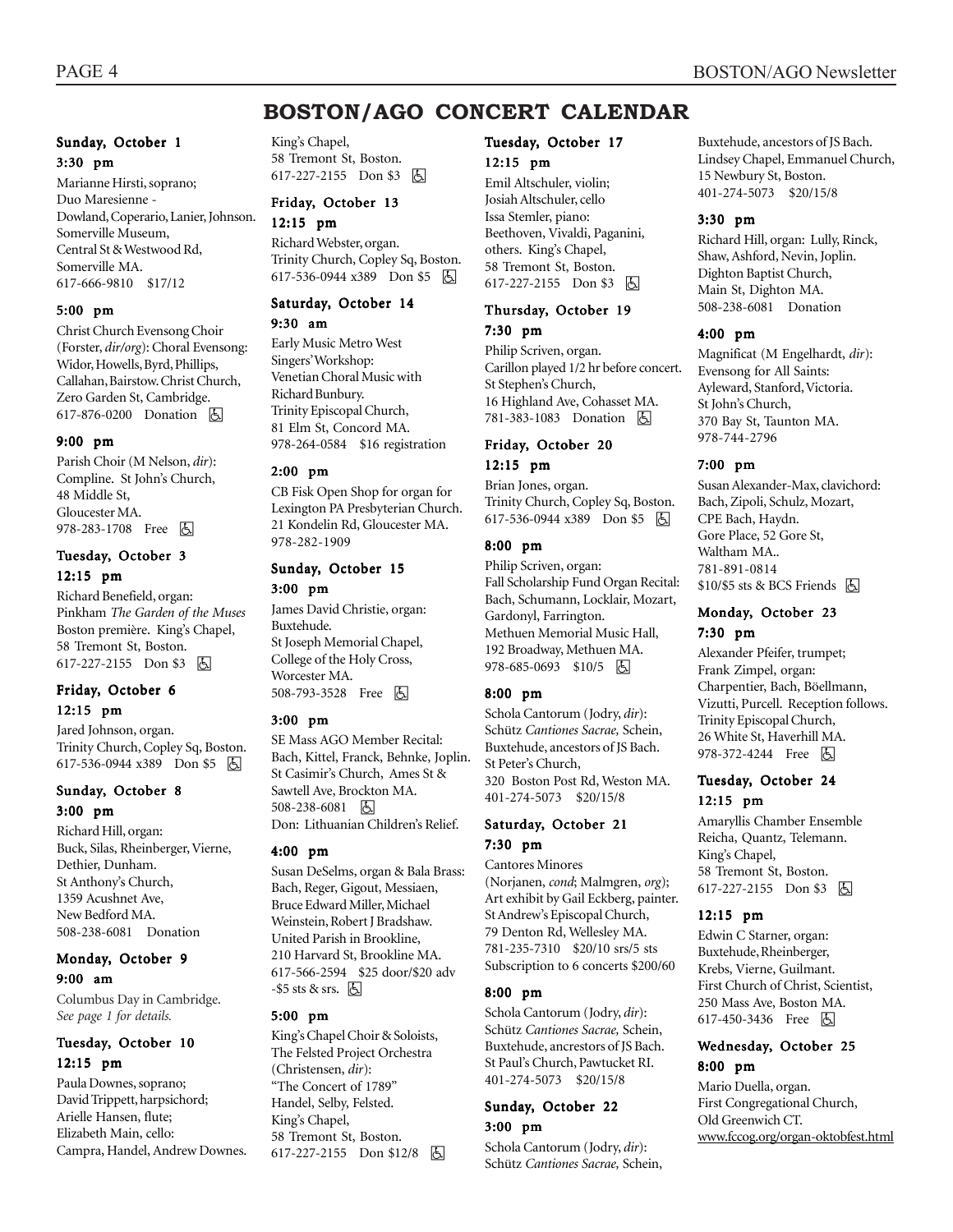#### Friday, October 27 12:15 pm

Alexander Pfeifer, trumpet & Frank Zimpel, organ. Trinity Church, Copley Sq, Boston. 617-536-0944 x389 Don \$5 因

#### 7:30 pm

Halloween Silent Film Night, Scott Foppiano, organ & Guests from Portland Ballet accompanying Silent Movie: *Hunchback of Notre Dame.* Costume Contest at 6:30. Merrill Auditorium at City Hall, 389 Congress St, Portland ME. 207-883-9525 Donation \$10 **b** 

#### 8:00 pm

Chandler Noyes, organ. Silent Movie: *Nosferatu* (1922). Methuen Memorial Music Hall, 192 Broadway, Methuen MA. 978-685-0693 \$10/3 因

#### Saturday, October 28 10:00 am

YOI Pedals, Pipes and Pizza. *See article page 3.*

#### 8:00 pm

SARASA Chamber Ensemble (Merton, *cello/dir*): "Mozart & His Fortepiano" Friends Meeting House, 5 Longfellow Pk, Cambridge. 617-492-4758 \$20/16/13 under 12 free

### Sunday, October 29 2:00 pm

Leo Abbott, Larry Carson, Janet Hunt, James Busby, Rodger Vine, organ: Organ Benefit Recital: Hakim Messe Basse world première, others. Cathedral of the Holy Cross, 1400 Washington St, Boston. 617-542-5682 Free 因

#### 3:30 pm

Gerre Hancock, organ: Dedication Concert: Bach, Bruhns, Franck, Improvisation on submitted themes. Reception follows. Christ Church, Exeter NH. 603-772-3332 x105 \$20/15 Free under 10

#### 4:00 pm

42st Choir Festival: *See back page.*

#### 7:00 pm

SARASA Chamber Ensemble. *See Saturday, October 28 at 8:00.* Parish Hall, First Parish, 20 Lexington Rd, Concord MA.

#### 7:30 pm

Brian Jones, organ: Music for Halloween. Allin Congregational Church, 685 High St, Dedham MA. 781-326-5050 \$10

### Tuesday, October 31

12:15 pm

Boston Conservatory Showcase Recital: Oratorios by Handel, Mendelssohn, others. King's Chapel, 58 Tremont St, Boston. 617-227-2155 Don \$3 因

#### Midnight

Mark Steinbach, organ: Bach, Reger, Schumann. Sayles Hall, Brown University, Providence RI. 401-863-2344 Free 因

#### Thursday, November 2 6:30 pm

Choir of the Advent (Ho, *cond*): All Souls' Requiem: Duarte Lobo *Missa pro Defunctis octo vocum* & *Audivi vocem de coelo.* Church of the Advent, 30 Brimmer St, Boston. 617-523-2377 Donation **b** 

#### Friday, November 3 12:15 pm

Mario Duella, organ. Trinity Church, Copley Sq, Boston. 617-536-0944 x389 Don \$5 h

#### 8:00 pm

Susan Ferré, organ: Titelouze, Dupré, Langlais, Tournemire, Duruflé. Old West Church, 131 Cambridge St, Boston. 617-739-1340  $$15/$10$  OWOS/\$5 sts, srs  $\Box$ 

#### Saturday, November 4 8:00 pm

BEMF: Flanders Recorder Quartet; Susan Hamiton, soprano: Byrd, Morley, Dowland, Ferrabosco. First Church Congregational, 11 Garden St, Cambridge. www.flanders-recorder-quartet

#### Sunday, November 5

#### 2:00 pm

Open House at St Thomas Choir School ending with Evensong at 4:00 pm. 202 W 58th St, New York, NY. 212-247-3311 x304 rcobb@choirschool.org

#### 3:00 pm

Rosalind Mohnsen, organ: French & American works. St Anthony of Padua Church, 1359 Acushnet Ave, New Bedford MA. 508-993-1691 Donation

#### 5:00 pm

Christ Church Evensong Choir (Forster, *dir/org*): Choral Evensong: Langlais, Franck, Stanford, Lehman, Bairstow, Harris. Reception follows. Christ Church, Zero Garden St, Cambridge. 617-876-0200 Donation  $\Box$ 

#### 7:30 pm

Martin Jean, organ. St Paul's School, 325 Pleasant St, Concord NH. 603-226-7941 Free

### Monday, November 6 8:00 pm

Mario Duella, organ. First Church Congregational, 11 Garden St, Cambridge. Don \$10 因

#### Tuesday, November 7 1:30 pm

Richard Hills (ATOS), organ. Merrill Auditorium at City Hall, 389 Congress St, Portland ME. 207-883-9525 Donation \$10 因

#### Wednesday, November 8 8:00 pm

Mario Duella: Organ Masterclass. First Church Congregational, 11 Garden St, Cambridge. Don \$10 **b** 

#### Friday, November 10 12:15 pm

George Sargeant, organ. Trinity Church, Copley Sq, Boston. 617-536-0944 x389 Don \$5 因

#### Saturday, November 11 9:30 am

Early Music Metro West Singers' Workshop: Tomkins Madrigals & Anthems with Lee Ridgway. Trinity Episcopal Church, 81 Elm St, Concord MA. 978-264-0584 \$16 registration

#### 8:00 pm

Assabet Valley Mastersingers; Sterling Brass Consort (Eaton, dir): "Cathedral Music" St Mary's Church, 640 Main St, Shrewsbury MA. 978-562-9838 \$15/10 -\$1 advanced sale

# **NEXT DEADLINE:**

### **October 6 for November 2006 issue**

Please send all notices, news, and articles to:

Jim Swist, 34 Jason Street #2 Arlington MA 02476 Send via e-mail to swist@comcast.net (inline text or WORD .doc file attachment)

Calendar notices must be submitted either by e-mail or IN WRITING (please no phone calls). Include: day, date, time, brief description of program, location, address, phone number, price (or donation/free), and whether handicap-accessible.

.

Listings for each month are due by the first Friday of the prior month. We will include all listings for the month of issue plus as many for the following month as space allows.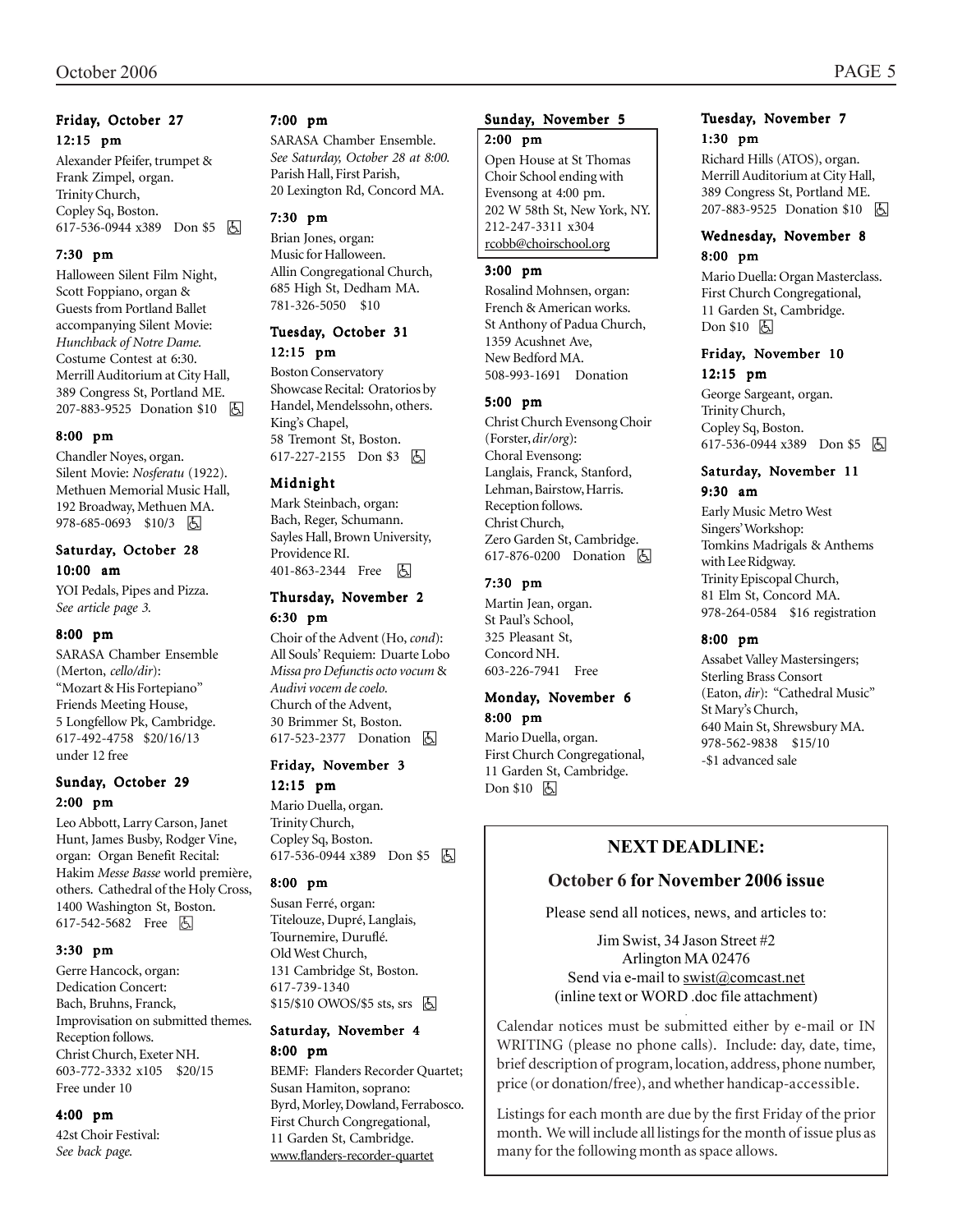### A G O Boston C hapter Substitute List

| Name                        | Phone                                        | E-mail                                                       | From /                             | Denoms.                                 | Available                               | Available          |
|-----------------------------|----------------------------------------------|--------------------------------------------------------------|------------------------------------|-----------------------------------------|-----------------------------------------|--------------------|
|                             |                                              |                                                              | Driving radius                     | Comfortable                             | Sundays?                                | a s                |
|                             |                                              |                                                              |                                    | w ith                                   |                                         | Interim?           |
| ARMSTRONG,<br>SUSAN         | 603.428.3074                                 | etitcom b@ conknet.com                                       | NH                                 | ALL                                     | Y es                                    |                    |
| BROMS, EDWARD               | 617.548.3974                                 | $b$ roms@verizon.net                                         | New England                        | A L L                                   | Y es                                    | N <sub>0</sub>     |
| А.                          |                                              |                                                              |                                    |                                         |                                         |                    |
| CARSON,                     | $(h)$ 617.451.0822                           | laurence.carson2 $@$ verizon.net                             | Boston                             | A L L                                   | N o                                     |                    |
| LAURENCE<br>CIENNIWA, PAUL  | $(w)$ 781.235.0034<br>508.676.8483           | paul@ fscboston.org                                          | Boston & south                     | $\hbox{A}\, \hbox{L}\, \hbox{L}$        | N o                                     | N 0                |
| COVELL, WENDY               | 617.731.3726                                 | wendycov@verizon.net                                         | MBTA from                          | ALL                                     | N <sub>o</sub>                          | N o                |
|                             |                                              |                                                              | Boston                             |                                         |                                         |                    |
| CIAMPA,                     | 617.561.0913                                 | $leonardociam pa@$ , hotmail.com                             | MBTA                               | A L L                                   | Y es                                    | N o                |
| LEONARDO                    |                                              |                                                              | accessible                         |                                         |                                         |                    |
| CHADWICK.<br>JUDITH         | 617.713.0193                                 |                                                              | Brookline                          | P, E                                    | Y es                                    | Yes (org.<br>only) |
| FANTASIA, PHILIP            | 508.359.4634                                 | pm fantasia@ mindspring.com                                  | Medfield                           | ALL                                     | Y es                                    |                    |
| FUNG, TERESA                | 781.575.0408                                 | fung@simmons.edu                                             | Canton                             | ALL                                     | Y es                                    | Y es               |
| GABLER, ROSE                | 781.862.6322                                 | $rm g$ abler@aol.com                                         | $L$ exington                       | R C                                     | Y es                                    |                    |
| MARY                        | 617.427.2342                                 | keyingalie@cs.com                                            | Eastern MA                         |                                         | Y es                                    |                    |
| GALIE, KEVIN<br>GODA, GLENN | $(h)$ 617.442.7079                           | glenngoda1545@ aol.com                                       | Roxbury                            | ALL<br>ALL                              | N o                                     | Y es               |
|                             | $(w)$ 617.445.2600                           |                                                              |                                    |                                         |                                         |                    |
| GRAY.                       | 617.696.9575                                 | $b$ uffygray $@$ m sn.com                                    | M ilton                            | E                                       | Y es                                    |                    |
| <b>ELISABETH</b>            |                                              |                                                              |                                    |                                         |                                         |                    |
| (Buffy)<br>GRUNDEEN,        | $(h)$ 978.623.7031                           | grunkden@mathbox.com                                         | Andover                            | ALL                                     | Y es                                    | Y es               |
| PAULETTE                    | $(m)$ 978.790.1878                           |                                                              |                                    |                                         |                                         |                    |
| HUMPHREVILLE,               | 617.864.0800                                 | $r.hum p@$ verizon net                                       | Cambridge                          | A L L                                   | Y es                                    |                    |
| ROBERT                      |                                              |                                                              |                                    |                                         |                                         |                    |
| JAMES, STEPHEN              | 508.881.7931<br>$\overline{(h)617.739.1751}$ | sdjames 77@ alumni.amherst.edu<br>$b$ vjerold $(a)$ a ol.com | Ashland<br>Boston                  | $\hbox{A}\, \hbox{L}\, \hbox{L}$<br>ALL | after July 1<br>Y es                    |                    |
| JEROLD,<br>BEVERLY          | $(m)$ 617.240.2815                           |                                                              |                                    |                                         |                                         |                    |
| JOHNSON,                    | 508.226.8991                                 | $m$ axinejohnson $@$ com cast.net                            | Boston                             | ALL                                     | Y es                                    |                    |
| <b>ROBERT</b>               |                                              |                                                              |                                    |                                         |                                         |                    |
| KWOK, ESTHER                | 781.986.0263                                 | $ewkwok@$ a o l.com                                          |                                    | ALL                                     | N o                                     |                    |
| LAMOUREUX,<br>DANIEL        | 617.232.1345                                 | $d$ lam our $@$ com cast.net                                 | Brookline<br>$+50$ mi              | ALL                                     | N o                                     | N o                |
| LAWTON,                     | 781.641.3012                                 | c.lawton@neu.edu                                             | Boston 20 mirad                    | P, R, C                                 | Y es                                    |                    |
| CAROLE                      |                                              |                                                              |                                    |                                         |                                         |                    |
| LOVELL, RUSS                | 978.433.2621                                 | russ $1948@$ juno.com                                        | Pepperell                          | A L L                                   | Y es                                    |                    |
| MacDONALD,                  | $(m)$ 978.877.3924<br>315.383.4717           | $m$ ary $@$ m ary m usic.com                                 |                                    | R C, E                                  | Y es                                    |                    |
| <b>MARY</b>                 |                                              |                                                              |                                    |                                         |                                         |                    |
| MARGETSON,                  | 781.483.6142                                 |                                                              | Medford                            |                                         | Y es                                    |                    |
| EUNICE                      |                                              |                                                              |                                    |                                         |                                         |                    |
| NOBLE, ROBERT<br>OLBASH,    | 781.648.5618<br>617.275.8129                 | robert.noble@pioneerinvest.com<br>olbash@post.harvard.edu    | Arlington<br>Boston/RI             | A L L<br>A L L                          | Y es<br>A fter 11.00 am                 |                    |
| MICHAEL J.                  |                                              |                                                              |                                    |                                         |                                         |                    |
| PATCHEL,                    | 617.697.5123                                 | SteveP7@aol.com                                              | Boston                             | A L L                                   | N o                                     |                    |
| <b>STEVEN</b>               |                                              |                                                              |                                    |                                         |                                         |                    |
| REGESTEIN, LOIS             | 617.739.1340                                 | $lois.r@$ att.net                                            | Brookline                          | ALL                                     | wkdays after                            |                    |
| RUPERT, MARY                | 617.864.2271                                 |                                                              | Cambridge                          | A L L                                   | Sept.<br>Y es                           |                    |
| JANE                        |                                              |                                                              |                                    |                                         |                                         |                    |
| SANTINI,                    | 781.331.0930                                 |                                                              | Weymouth                           | ALL (pref                               | Yes Oct 15-26/                          |                    |
| BRANDON                     |                                              |                                                              |                                    | RC)                                     | Nov $23-25$ / Dec<br>$22$ -Feb $2/M$ ar |                    |
|                             |                                              |                                                              |                                    |                                         | $24 - A pr 2$                           |                    |
| SHENTON,                    | 617.327.4604                                 | shenton@bu.edu                                               | Boston                             | ALL                                     | N o                                     |                    |
| ANDREW                      |                                              |                                                              |                                    |                                         |                                         |                    |
| SMITH, JEFFREY              | (h)781.224.1767                              | $j$ effreysmith@hotmail.com                                  | W ake field                        | ALL                                     | Y es                                    |                    |
| Η.<br>SMITH, MICHAEL        | $(w)$ 617.735.9953<br>$(m)$ 203.645.9227     | $m \le s m$ ith $\omega$ groton.org                          | Groton                             | ALL                                     | Y e s                                   |                    |
| WAYNE                       | $(w)$ 978.448.7365                           |                                                              |                                    |                                         |                                         |                    |
| STAPLETON,                  | 617.262.0316                                 | $pstopsl@$ earthlink net                                     | Boston                             | P.E.CS                                  | Y e s                                   |                    |
| PETER                       |                                              |                                                              |                                    |                                         |                                         |                    |
| STODDARD,<br><b>JOSEPH</b>  | 781.599.6932                                 | $j$ stoddard $j$ r $@$ , hotmail.com                         | Boston, N. Shore /<br>M etro W est | ALL                                     | Y es                                    | Y es               |
| TEMPLE,                     | 781.275.0506                                 | candacewt@aol.com                                            | Bedford                            | E, P                                    | Y e s                                   |                    |
| CANDACE                     |                                              |                                                              |                                    |                                         |                                         |                    |
| TOEPPNER, LOIS              | $(h)$ 508.366.0509                           | to eppner $4\omega$ charter net                              | Sudbury/                           | ALL                                     | N o                                     |                    |
| Ζ.<br>TURBESSI, JOE         | $(m)$ 978.376.4036<br>231.343.5943           | ioseph.turbessi@gmail.com                                    | Westborough<br>MBTA from           | ALL                                     | Y es                                    | Y es               |
|                             |                                              |                                                              | Boston                             |                                         |                                         |                    |
| WARNER, SALLY               | $(h)$ 978.475.2599                           | $ssw\,arner(a)$ and $over.edu$                               |                                    | ALL                                     | Y es                                    |                    |
| SLADE                       | $(w)$ 978.749.4264                           |                                                              |                                    |                                         |                                         |                    |
| WITTE, DOUGLAS              | (fx)978.749.4265                             | $dh$ witte $@$ hotmail.com                                   | MBTA                               | E, P                                    |                                         |                    |
|                             | 617.242.0589                                 |                                                              |                                    |                                         | N o                                     | N o                |

D enominations: P: Protestant RC: Roman Catholic E: Episcopal L: Lutheran T: Temple CS: Christian Science

Further assistance, if needed, is available from the Chapter's substitute list co-ordinator, David Owens (508.429.1725 / andreapressm usic@ aol.com .)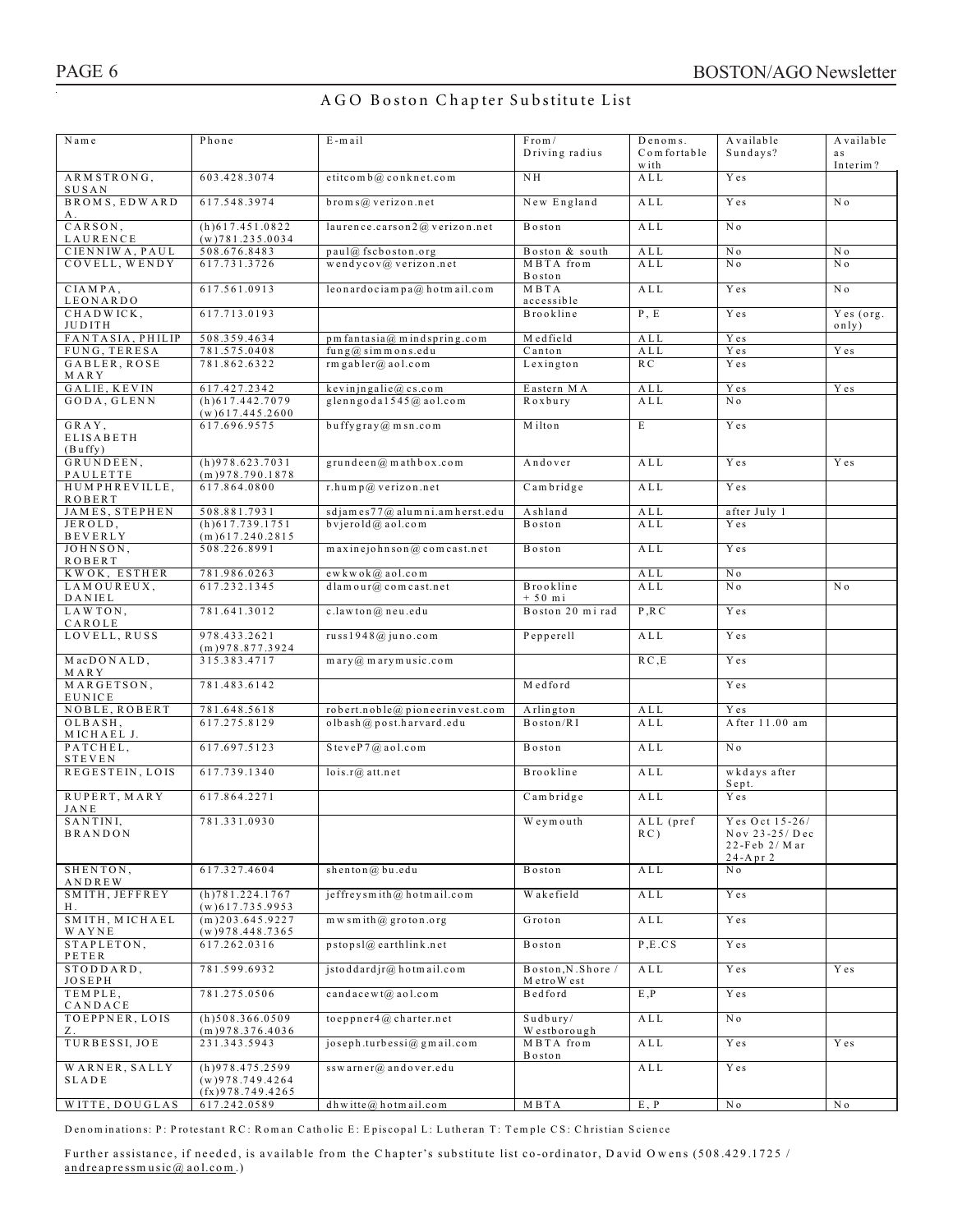# **PLACEMENT OCTOBER, 2006**

The date in brackets following a church's name shows when the church first requested a listing. Salary is income paid by the church. Services such as funerals (fn) and weddings (wd) with additional fees are estimated as shown.

#### **ORGANIST/CHOIR DIRECTOR**

| Denomination Hours      |           | Location       | Name of Church                          | Organ             | Salary      | Est. Add'l Comp  |
|-------------------------|-----------|----------------|-----------------------------------------|-------------------|-------------|------------------|
| Congregational          | ?20       | Scituate, MA   | First Trinitarian Congregational [7/06] | Aeolian Skinner   | 18,000      | fn $\&$ wd       |
| Congregational          | 20        | Manchester, NH | Brookside Congregational Church [5/06]  | Austin            | 20-22,000   | 8 fn, 12 wd      |
| Congregational          | 16.5      | Needham, MA    | Congregational Church, Needham [5/06]   | Casavant          | 22,000      | 7 fn, 2 wd       |
| Congregational          | 25        | Andover, MA    | South Church in Andover (UCC) [4/06]    | Bozeman           | 28-52,000   | 10 fn, 10 wd     |
| UCC                     | 25        | Newton, MA     | The Eliot Church of Newton [8/06]       | Bozeman           | 26,661      | 4 fn, 4 wd       |
| UCC/Methodist           | 10        | Fitchburg, MA  | Faith United Parish [7/06]              | Austin            | $10-12,000$ | 8 fn, 1 wd       |
| <b>United Methodist</b> | $10-15$   | Belmont, MA    | Belmont United Methodist Church [8/06]  | Conrad Olsen      | 13-15,000   | 5 fn, 5wd        |
| Lutheran                | $30 - 40$ | Boston, MA     | First Lutheran Church [6/06]            | Austin            | 30-42.5,000 | -----            |
| Roman Catholic          | 22        | Holliston, MA  | St. Mary's Catholic Church [7/06]       | Hutchins-Votey    | 30,000      | 50 fn, 30 wd     |
| Roman Catholic          | 25        | Dorchester MA  | St. Ann Church [5/06]                   | Allen Renaissance | 20-25,000   | 50 fn, 15 wd     |
| Roman Catholic          | ?see      | Milton, MA     | St. Agatha Parish [6/06]                | Moller            | 40-45,000   | $140$ fn/        |
|                         | note      |                | ? [can be divided into 2 positions]     |                   |             | $50 - 55$ wd     |
| Unitarian/              | 12        | Winchester, MA | Winchester Unitarian Society [7/06]     | Austin            | 14-18.000   | $10$ fn/ $15$ wd |
| Universalist            |           |                |                                         |                   |             |                  |

#### **ORGANIST ONLY**

| Christian Scientist    | h        | Framingham    | First Church of Christ, Scientist [4/06] | Allen           | 5.300       | $- - - - -$     |
|------------------------|----------|---------------|------------------------------------------|-----------------|-------------|-----------------|
| Congregational         | 10       | Plymouth      | Church of the Pilgrimage [5/06]          | Woodbury/Roche  | 10-15.000   | 10 fn. 20wd     |
| Congregational         | $8 - 12$ | Malden        | First Church in Malden [6/06]            | Aeolian Skinner | 12-14.000   | 5 wd. 5 fn      |
| Congregational         | 10.5     | Sharon        | First Congregational Church [4/06]       | Roche           | 10.200      | 10 fn, 10 wd    |
| Congregational         | $2+$     | Hingham       | Hingham Congregational [3/06]            | Lahaise/Rodgers | 11-14,000   | 8 fn, 8 wd      |
| Congregational         | $3 - 5$  | Holden        | First Congregational Church [5/06]       | Casavant        | 9.200       | fn $&$ wd       |
| Unitarian Universalist | 10       | <b>Boston</b> | Arlington Street Church [7/06]           | Aeolian Skinner | 9-11,000    | $10 \text{ wd}$ |
| Other                  | 8        | Watertown     | Armenian Memorial Church [5/06]          | Moeller         | 150/service | fn $&$ wd       |

#### **DIRECTOR ONLY**

| .,<br>' VIN VIN L |     |                           |                                                                      |    |       |        |
|-------------------|-----|---------------------------|----------------------------------------------------------------------|----|-------|--------|
| Methodis          | . . | $\mathbf{u}$<br>Wellesley | $7/06$ .<br>$\sim$<br>Christ<br>:hurch<br><b>Inited</b><br>Methodist | NA | 6.000 | ------ |
|                   |     |                           |                                                                      |    |       |        |

Please also see postings at www.bostonago.com for contact information regarding these openings. Some churches here may no longer be receiving names but have not notified placement.

**LISTING YOUR CHURCH ON THIS PAGE** Contact Charlene Higbe (PDC Chair) at cthigbe@aol.com.

# **Broadcast Schedule Sundays 7:00am -7:25am WCRB (102.5 fm)** CELEBRATING 47 YEARS OF BROADCASTING ON WCRB

Martin Steinmetz, Executive Producer and Technical Director: Rob Stuart-Vail, Announcer

| <b>Broadcast Date</b> | <b>Performer</b>     | Location                  | <b>Music</b>                              |
|-----------------------|----------------------|---------------------------|-------------------------------------------|
| Oct 1                 | Simon Preston        | St. Joseph's Chapel,      | Voluntary, Purcell; Toccata & Fugue in F, |
|                       |                      | <b>Holy Cross College</b> | Bach                                      |
| Oct 8                 | Clive Driskill-Smith | First Baptist Church,     | Transports de joie, Messian; Benedictus,  |
|                       |                      | Beverly                   | Reger; Prelude & Fugue on BACH, Liszt     |
| Oct 15                | Anton Heiller        | Memorial Church,          | Chorale-Preludes of Bach; Fantasie &      |
|                       |                      | <b>Harvard University</b> | Fugue on "Wachet Auf", Reger              |
| Oct 22                | Carl Klein           | First Lutheran Church,    | Chorale-Preludes of Buxtehude, Bach,      |
|                       |                      | <b>Boston</b>             | Scheidt, Telemann; Praeludium in F,       |
|                       |                      |                           | Buxtehude                                 |
| Oct 29                | Brian Jones          | Allin Congregational      | Toccata in F, Bach; Scherzetto, Jongen;   |
|                       |                      | Church, Dedham            | Westminster Carillon, Vierne              |